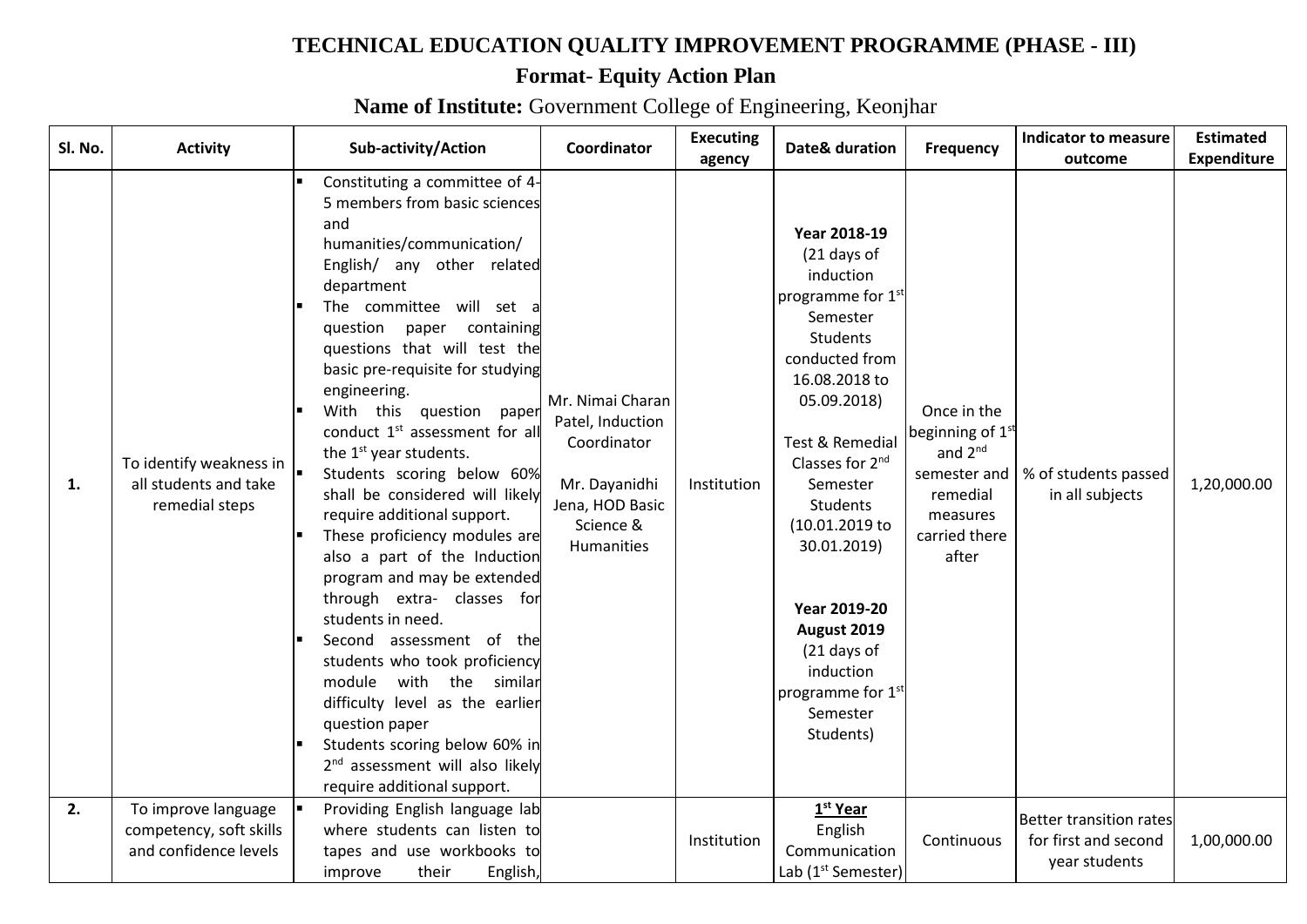|    |                                                                                                                                                                                                                                                                                | particularly spoken English<br>Conducting regular<br>English<br>both<br>tutorials,<br>covering<br>grammar and everyday English Mr Dayanidhi Jena,<br>Opportunities for students to HOD Basic Science<br>make presentations in the<br>classes<br>Guidance tools for teachers to<br>transact with students that are<br>culturally or linguistically less<br>exposed<br>professional<br>to<br>technical<br>education/by<br>including English as part of the<br>main syllabus | & Humanities                                                   |                       | and Professional<br>Ethics (2 <sup>nd</sup><br>Semester) are the<br>part of the main<br>syllabus.<br>(Jan 2019 to June<br>2019)<br>2 <sup>nd</sup> Year<br>Include separate<br>English, GD,<br>Seminar Classes in<br>the Regular<br>Academic Time-<br>Table. |            |                                                                                                                                                                                  |              |
|----|--------------------------------------------------------------------------------------------------------------------------------------------------------------------------------------------------------------------------------------------------------------------------------|---------------------------------------------------------------------------------------------------------------------------------------------------------------------------------------------------------------------------------------------------------------------------------------------------------------------------------------------------------------------------------------------------------------------------------------------------------------------------|----------------------------------------------------------------|-----------------------|--------------------------------------------------------------------------------------------------------------------------------------------------------------------------------------------------------------------------------------------------------------|------------|----------------------------------------------------------------------------------------------------------------------------------------------------------------------------------|--------------|
| 3. | To improve non-cognitive<br>and soft skills including<br>communication<br>and<br>skills<br>presentation<br>through their wide use in<br>curricula / project based<br>work, and where needed,<br>to provide special skills<br>training to students with<br>priority to the weak | Soft skill test to evaluate<br>students ability.<br>Employability skill training                                                                                                                                                                                                                                                                                                                                                                                          | Dr Sangram<br>Keshori<br>Mohapatra, PIC<br>T&P Cell            | Institution           | (Jan 2019 to June<br>2019)<br><b>Employability Skill</b><br>Test for all years<br>conducted for<br>current year from<br>Aug24th - 29th 2018<br><b>Employability Skill</b><br><b>Training Classes</b><br>οf<br>200hrs for 3rd &                               | Continuous | Improvement in job<br>placement of<br>students, especially<br>among those with<br>disadvantaged<br>backgrounds                                                                   | 34,00,000.00 |
|    | students                                                                                                                                                                                                                                                                       |                                                                                                                                                                                                                                                                                                                                                                                                                                                                           |                                                                |                       | 4 <sup>th</sup> Year<br>to be conducted<br>during Jan, 2019 to<br>Mar 2019 by<br>Service Provider                                                                                                                                                            |            |                                                                                                                                                                                  |              |
| 4. | under-qualified .<br>Give<br>teachers<br>priority<br>in<br>opportunities to upgrade<br>their domain knowledge.<br>п                                                                                                                                                            | 10 Nos of faculties<br>are<br>already pursuing Ph D under<br>Upgradation<br>Qualification<br>Scheme.<br>Promoting faculties to enroll in<br>Part-time PhD. This year 03<br>faculties enrolled for part-time<br>Ph D.<br>Most of the faculties are<br>deputed to attend seminars,                                                                                                                                                                                          | Dr. Subhransu<br>Sekhar Das, PIC<br>Academics &<br>Examination | Institution &<br>SPFU | 2018-19 to 2019-<br>20                                                                                                                                                                                                                                       | Yearly     | Increase in the<br>percentage of<br>teachers enrolled in<br>M. Tech. and Ph. D.<br>reported yearly<br>Number of faculty<br>participated in<br>research/ conference<br>and papers | 10,00,000.00 |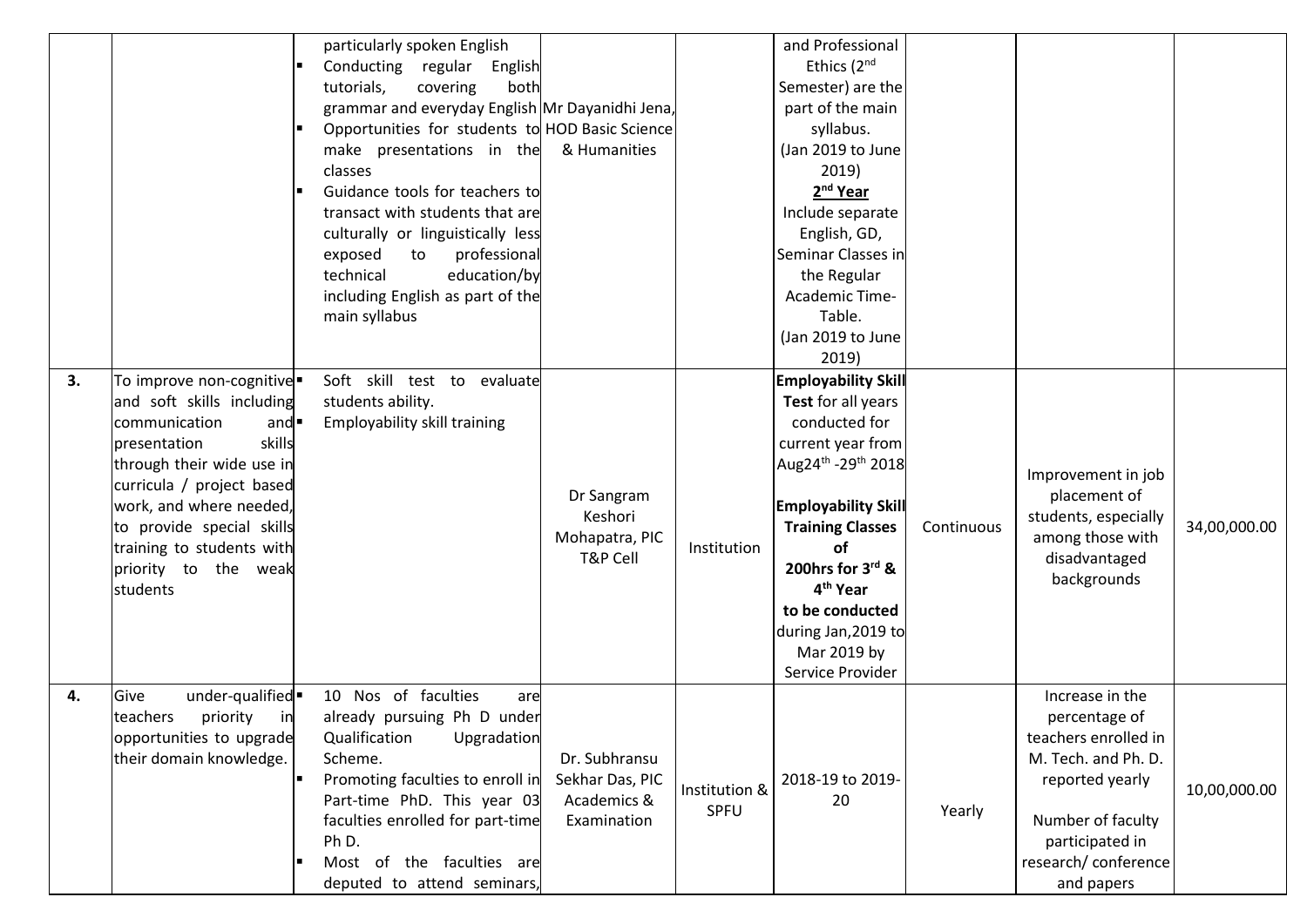|    |                                                                                                                                                                                                                                                          | conferences and presentation<br>of research papers in the<br>current year.<br>Enhanced<br>interaction<br>with<br>industry<br>Some of the faculties attended<br>Professional<br>Development<br>Training Program under TEQIP-<br>III.<br>Planning to motivate faculties<br>Registration<br>for<br>and<br>of<br>Completion<br>SWAYAM<br><b>Online Courses &amp; Certification</b>                                                                                                                                                           |                                                                             |                       |                            |                                                                 | presented/<br>publication                                                                                         |             |
|----|----------------------------------------------------------------------------------------------------------------------------------------------------------------------------------------------------------------------------------------------------------|------------------------------------------------------------------------------------------------------------------------------------------------------------------------------------------------------------------------------------------------------------------------------------------------------------------------------------------------------------------------------------------------------------------------------------------------------------------------------------------------------------------------------------------|-----------------------------------------------------------------------------|-----------------------|----------------------------|-----------------------------------------------------------------|-------------------------------------------------------------------------------------------------------------------|-------------|
| 5. | Training of teachers in<br>matter<br>subject<br>and<br>pedagogy, particularly to<br>improve the performance<br>of<br>weak<br>students/<br>transgender students                                                                                           | Various faculties attending the<br>workshops on subjects and<br>pedagogy.<br>Various workshop, training<br>programs and experts talks<br>have been already conducted<br>for students.<br>Planning to conduct Training<br>Needs Analysis (TNA) by<br>external expert for all teachers<br>understand the skills<br>to<br>required to effectively teach to<br>different learning styles.<br>Prepare Faculty Development<br>Plan using identified providers<br>for Pedagogy (IITs) or National<br>Training Calendar for subject<br>training. | HODs of<br>Respective<br>Departments                                        | Institution &<br>SPFU | Jan 2019 to June<br>2019   | 6 months                                                        | Percent of planned<br>training completed as<br>reported/aggregated<br>6 monthly<br>Satisfaction survey<br>results | 5,00,000.0  |
| 6. | Make<br>campuses <sup>.</sup><br>physically<br>and socially<br>gender-friendly, including =<br>provisions for students of<br>transgender;<br>especially<br>provide adequate and<br>facilities<br>suitable<br>tol.<br>students<br>women<br>and<br>faculty | Separate toilets for boys and<br>girls are already available.<br>Common rooms and amenities<br>for female faculty and female<br>students<br>already<br>are<br>identified.<br>Woman Grievance Committee Woman Grievance<br>has been already constituted.<br>Planning to appoint cousellor<br>for Boys and Girls students.                                                                                                                                                                                                                 | Dr. Sangram<br>Keshori<br>Mohapatra, PIC<br>T&P Cell<br>Chairman of<br>Cell | Institution           | Year 2018-19 to<br>2019-20 | At the time of<br>IDP and actions<br>implemented<br>as proposed | Provide descriptive<br>reports of actions<br>taken including<br>number of<br>beneficiaries                        | 2,00,000.00 |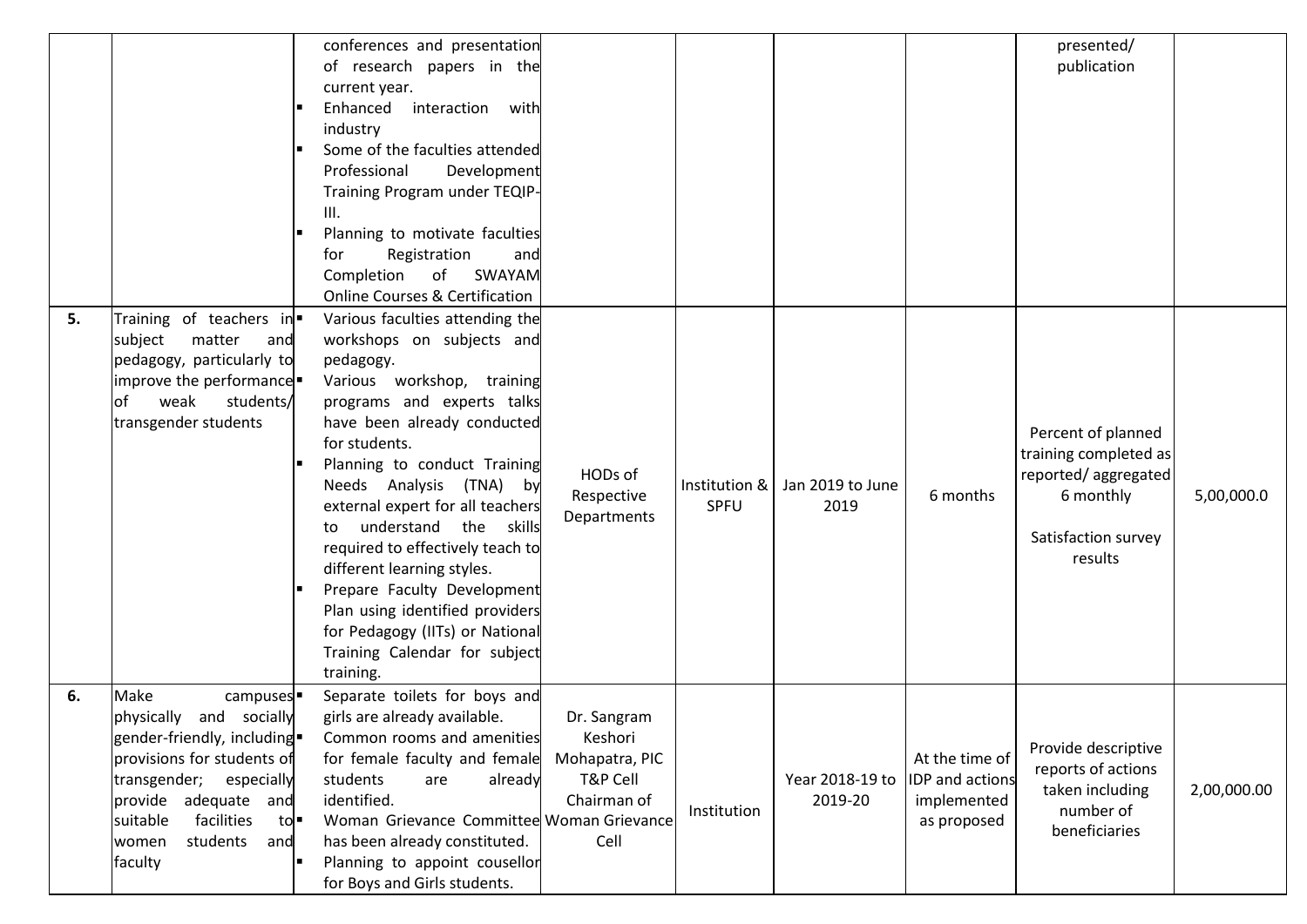| 7.  | Provide<br>appropriate<br>for<br>infrastructure<br>challenged<br>physically<br>students               | Facilities for PD Category are<br>available in the<br>partially<br>academic and non-academic<br>blocks.<br>Planning<br>to constitute<br>committee for taking decisions<br>to provide the facilities for PD<br>Category.                                                                                                                                                                                                                                     | Mr. Alok Patel,<br><b>HOD Civil</b>                                                                     | Institution           |              | As required | Increased number of<br>disabled students due<br>to improved facilities                                                                                   |              |
|-----|-------------------------------------------------------------------------------------------------------|-------------------------------------------------------------------------------------------------------------------------------------------------------------------------------------------------------------------------------------------------------------------------------------------------------------------------------------------------------------------------------------------------------------------------------------------------------------|---------------------------------------------------------------------------------------------------------|-----------------------|--------------|-------------|----------------------------------------------------------------------------------------------------------------------------------------------------------|--------------|
| 8.  | efforts<br>Special<br>$for -$<br>internship/<br>training/<br>of<br>placement<br>weak<br>students<br>ш | Almost<br>all<br>Students<br>participating in 03 Mandatory<br>Internship Program<br>during<br>their Degree Course.<br>Organize alumni meet every<br>year.<br>Industry-Institute<br>Constitute<br>Partnership Promotion Cells.<br>Planning to expand the alumni<br>network by finding the alumni<br>members in reputed firms.                                                                                                                                | Dr Sangram<br>Keshori<br>Mohapatra, PIC<br>T&P Cell<br>Mr. Soumya<br>Ranjan Mallick, PIC<br>Alumni Cell | Institution           | Year 2018-19 | Continuous  | Number of students<br>with placements                                                                                                                    | 15,00,000.00 |
| 9.  | two-tier<br>grievance -<br>A<br>mechanism<br>redress<br>(GRM)<br>п                                    | Grievance Committees have<br>been formed and circulated<br>for<br>students<br>among<br>information.<br>Woman Grievance Cell<br>Institutional<br>Student<br>Grievance Cell<br>Departmental<br>Student<br>Cell<br>(01)<br>Grievance<br>for<br>each<br>Committees<br>department)<br>Published and notified the<br>Name, Address and Contact<br>Details of the Committee on<br>Notice Board and Institution<br>Website.<br>Planning to implement online<br>GRM. | Mr. S Naidu<br>Velagala, EAP<br>Coordinator                                                             | Institution &<br>SPFU | Year 2018-19 | Continuous  | Placing of GRO<br>Number of complaints<br>received and time<br>taken to address<br>grievances<br>Number of unsolved<br>cases / referred cases<br>to SPIU |              |
| 10. | Ensure that institutional.                                                                            | Woman Grievance Committee                                                                                                                                                                                                                                                                                                                                                                                                                                   | Chairman of                                                                                             | Institution &         | Year 2018-19 | Continuous  | Establishment of                                                                                                                                         |              |